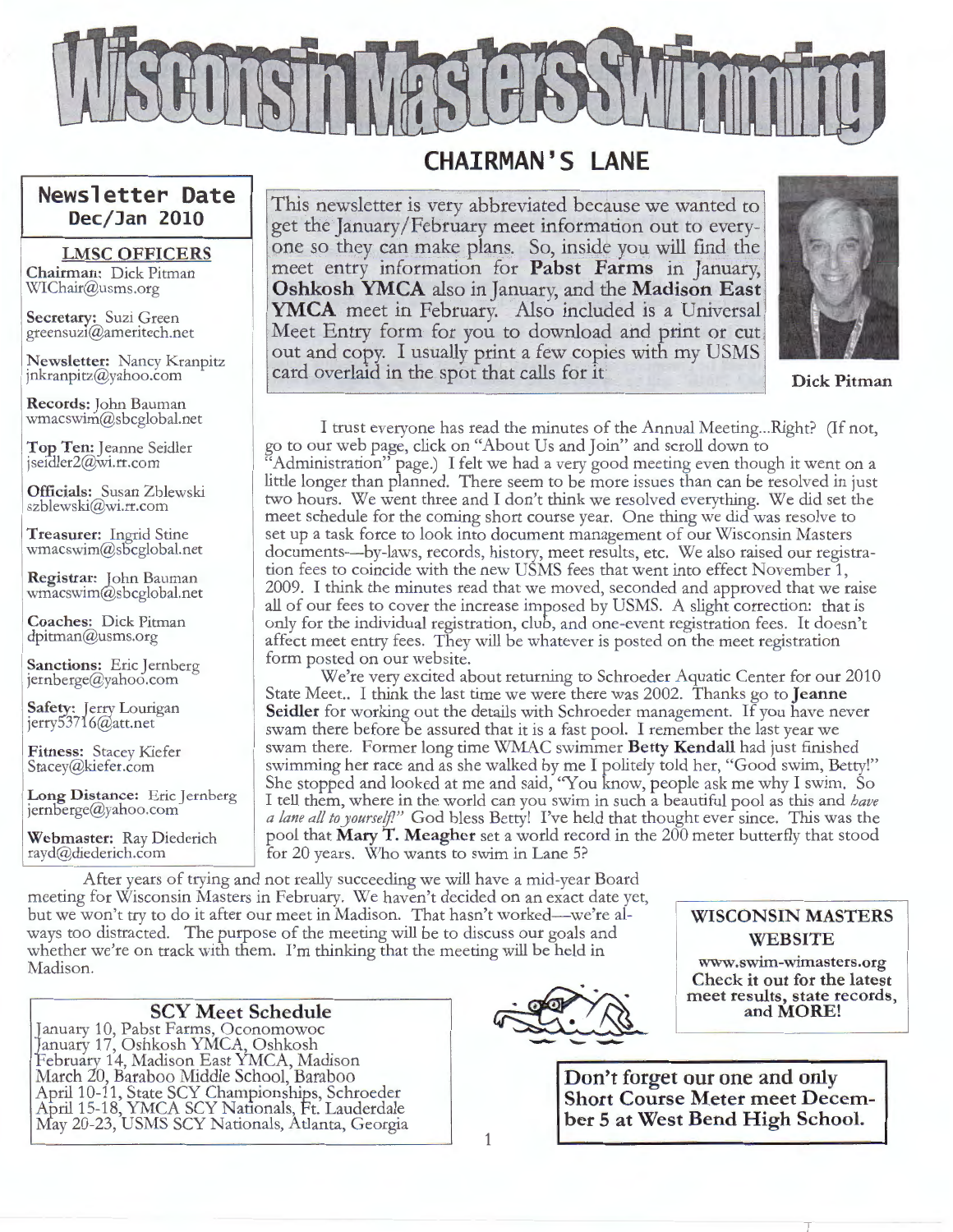### **WISCONSIN MASTERS SHORT COURSE YARDS SWIM MEET**

Sunday, January 10, 2010

**Sponsored by:** The YMCA at PABST FARMS and the Wisconsin Masters Aquatic Club

**Sanctioned by:** The Wisconsin LMSC for USMS, Inc. Sanction No. 200-000

**Location:**  YMCA at PABST FARMS, 1750 Valley Road, Oconomowoc, WI 53066

**Facilities:**  8 lane, 25 yard pool with anti-turbulent lane guides, starting blocks and backstroke flags.

**Time:**  Sunday, Jan 10, 2010. Warm ups 8:00 AM—8:45 AM; meet starts at 9:00 AM.

- **Eligibility:**  Participants must be a member of U.S. Masters Swimming, and be age 18 years old or older. A copy of the entrant's membership card MUST be attached where indicated on the entry form.
- **Rules:**  Official USMS Rules will govern the meet. All events will be timed finals.
- **Seeding:**  Heats will be computer seeded, slowest to fastest. Please submit a reasonably accurate seed time. A "NO TIME" will be seeded in the slowest heat. Age groups and sexes will be combined.
- **Timing:**  Automatic timing system backed up by one watch/lane.
- **Warm-ups:**  Lane 8 will be the designated start/ sprint lane with swimming one direction only, and exiting to the side or end. Lanes 1-Twill be for circle swimming only-NO DIVING STARTS from the blocks or the deck in lanes 1-7. Swimmers must enter the pool feet first in a cautious manner in lanes 1-7. Hand paddles, kick-boards, fins, etc, may not be used at any time during the warm up period.

Lane 8 will be the designated lane for warm-up/warm down during the meet. No jumping, diving or socializing in lane 8 while the meet is in progress.

**Facility User Fee:** \$5.00 per person

- **Entry Fee:** \$3.00 per individual event, plus the \$5.00 facility user fee for entries received up to one week prior to event. No charge for relays. Deck entries for individual events will be accepted up to 8:00 AM the day of the meet. The fee for deck entries shall be \$5.00 per event plus the \$5.00 user fee. Fees must accompany the entry form. Please make checks payable to WMAC.
- **Entry Limit:** Five individual events plus relays. 500 yd Freestyle limited to first 28 entrants.
- **Entry Form:** The official Universal Meet Entry Form must be used, one person per form. The LIABILITY RELEASE MUST BE SIGNED WITHOUT ANY ALTERATIONS.
- **Awards:** Ribbons for 1st through 3rd places.

Entry Deadline: Entries must be in the meet directors hands by Saturday, Jan 2, 2010.:

| <b>Mail Entry to Meet Director:</b> | John Bauman          |                                                          |
|-------------------------------------|----------------------|----------------------------------------------------------|
|                                     | 11917 W. Rainbow Ave | 414-453-7336                                             |
|                                     |                      | West Allis, WI 53214-2166 e-mail: wmacswim@sbcglobal.net |

#### **SCHEDULE OF EVENTS**

| 1. 50 yd Backstroke                               | 11. 200 yd Breaststroke     |
|---------------------------------------------------|-----------------------------|
| 2. 400 yd IM                                      | 12. 500 yd Freestyle        |
| 3. 100 yd Freestyle                               | 13. 200 yd Butterfly        |
| 4. 50 yd Breaststroke                             | 14. 200 yd Medley Relay*    |
| 5. 200 yd Backstroke                              | 15. 100 yd Backstroke       |
| 6. 100 yd Butterfly                               | 16. 100 yd Breaststroke     |
| 7. 200 yd Freestyle                               | 17. 50 yd Freestyle         |
| 8. 100 yd IM                                      | 18. 200 yd IM               |
|                                                   | 19. 400 yd Freestyle Relay* |
| 9. 200 yd Freestyle Relay*<br>10. 50 yd Butterfly |                             |

**\*Submit relay entries at the meet. Relays may be all men, all women, or mixed )two men and two women). (Continued on Page 3)** ----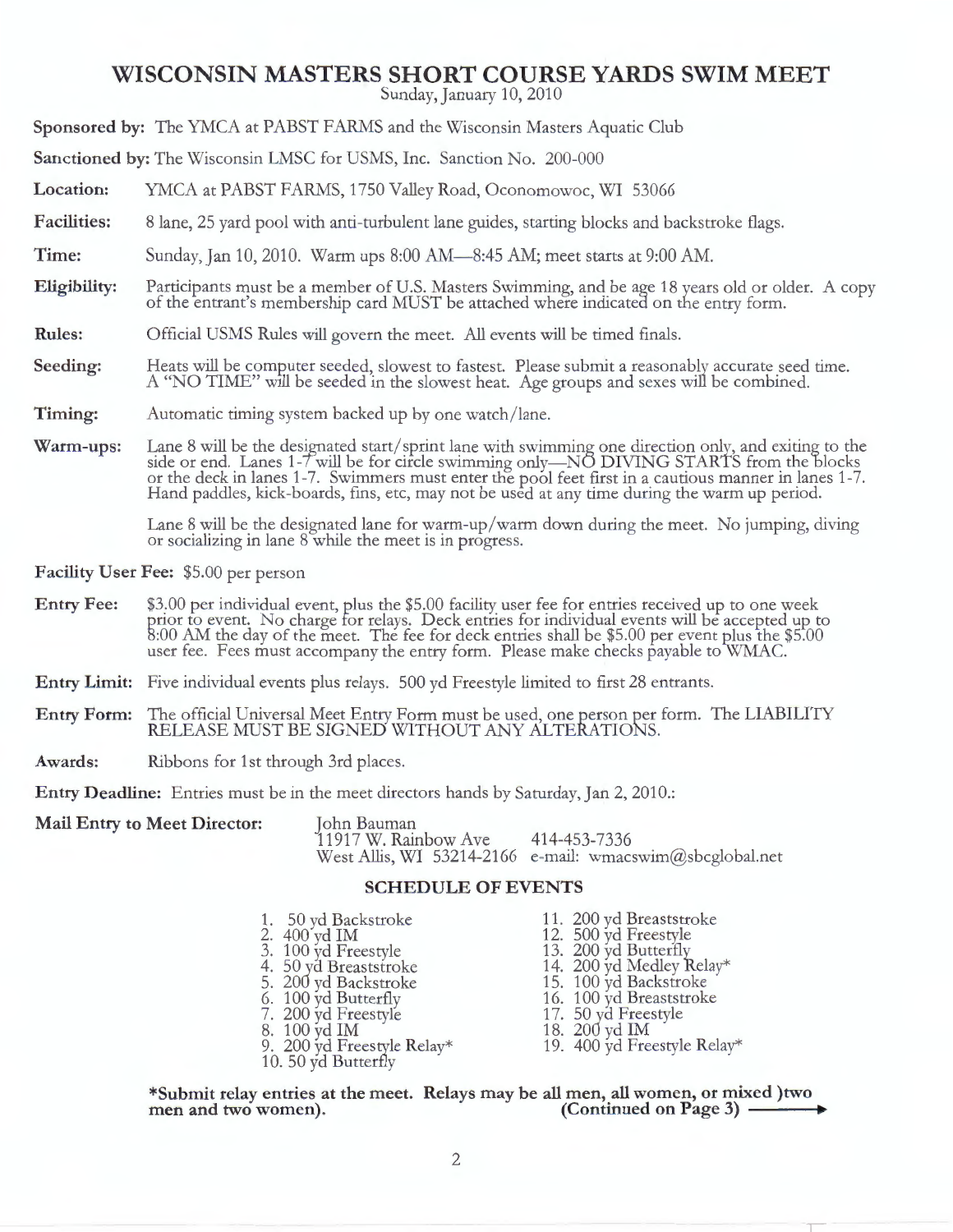#### Pabst Farms Meet Information-Continued:

**Directions to the YMCA at Pabst Farms:** Oconomowoc is located midway between Milwaukee and Madison, adjacent to and north of I-94. Exit I-94 on State Highway 67, go north 2 blocks to Valley Road, turn east (right) on Valley Road, the Y will be about one mile down Valley Road.

When entering the Y early on the morning of the meet, please use the entrance on the West Side of the building as the main entrance does not open until 10:00 AM on Sunday.

Post Meet: Following the meet, plan on stopping for lunch at the Delafield Brewhaus (262-646-7821). To get there, <u>turn left when leaving the Y, t</u>hen go east about 1/2 mile to HWY P (Sawyer Rd), turn south (right) to 1-94 and take I-94 east 3 miles to the Delafield Hwy 83 exit. Go south (right) two short blocks and turn east (left) on Hillside Drive, meander one mile past the Home Depot, the Brewhaus is on the right. Good eating and excellent Masters socializing!

#### **WISCONSIN MASTERS SHORT COURSE YARDS SWIM MEET Oshkosh YMCA, Sunday, January 17, 2010**

**Sponsored by:** The Wisconsin Masters Aquatic Club

**Sanctioned by:** The Wisconsin LMSC for USMS, Inc., Sanction No. 200-000

**Location:**  Oshkosh YMCA, 3303 West 20th Ave, Oshkosh, WI 54904 20th Ave is Hwy Kand is West of Hwy 41.

**Time:**  Sunday, January 17, 2010. Warm-up at 7:45 AM, meet starts at 8:30 AM.

- **Facilities:**  8 lane 25 yard pool with anti-turbulent lane guides, starting blocks, backstroke flags, and electronic timing.
- **Eligibility:**  Open to all registered Masters Swimmers 18 years old and older. All entrants must be a Registered Masters Swimmer and the USMS number must be on the entry form. Each entry must be accompanied by a copy of the swimmer's current USMS registration card.
- **Rules:**  Official Masters Rules will govern this meet. All events will be timed finals.
- **Seeding:**  Heats will be computer seeded on the deck, slowest to fastest. Please submit a reasonably accurate seed time. A "NO TIME" will be seeded in the slowest heat. Age groups and sexes will be combined to expedite the meet.
- **Timing :**  Automatic timing system backed up by watches.

**Warm -up Procedure:**  Lane 8 will be a start and sprint lane with swimming in one direction only and exiting to the side or end. Lanes 1-7 will be for circle swimming only! **NO DIVING STARTS from the blocks or from the deck in lanes 1-7.** Swimmers must enter the pool feet first in a cautious manner in lanes 1-7. Hand paddles, fins, kickboards, etc., may not be used at any time during the warm-up period.

> Lane 8 will be designated for the purpose of continuous warm-up or cool down during the meet. No jumping, diving, or socializing in 1ane 8 while the meet is in progress.

- **Entry Fee:**  \$3.00/individual event plus a \$5.00 pool surcharge. Deck entries (same day) for individual events will be accepted only until 8:00 AM, and the fee for deck entries shall be \$5.00/individual event plus the pool surcharge. Fees must accompany entries. Check should be made payable to WMAC.
- **Entry Limit:** Five individual events plus relays. THE 500 FREE WILL BE LIMITED TO THE FIRST 32 ENTRIES RECEIVED and each swimmer in the 500 will be responsible for providing a person to count his/her laps.
- Entry Deadline: Entries must be in the meet director's hands no later than 6:00 PM, Saturday, January 9, 2010. Entries received after that time may be subject to the deck entry fee.
- Meet Director: Dick Pitman, 2729 Commercial Ave, Madison, WI., 53704; 608-770-2307 or 608-242-8125.<br>E-mail: dickpitman@hotmail.com. Continued on Page 4 E-mail: dickpitman@hotmail.com.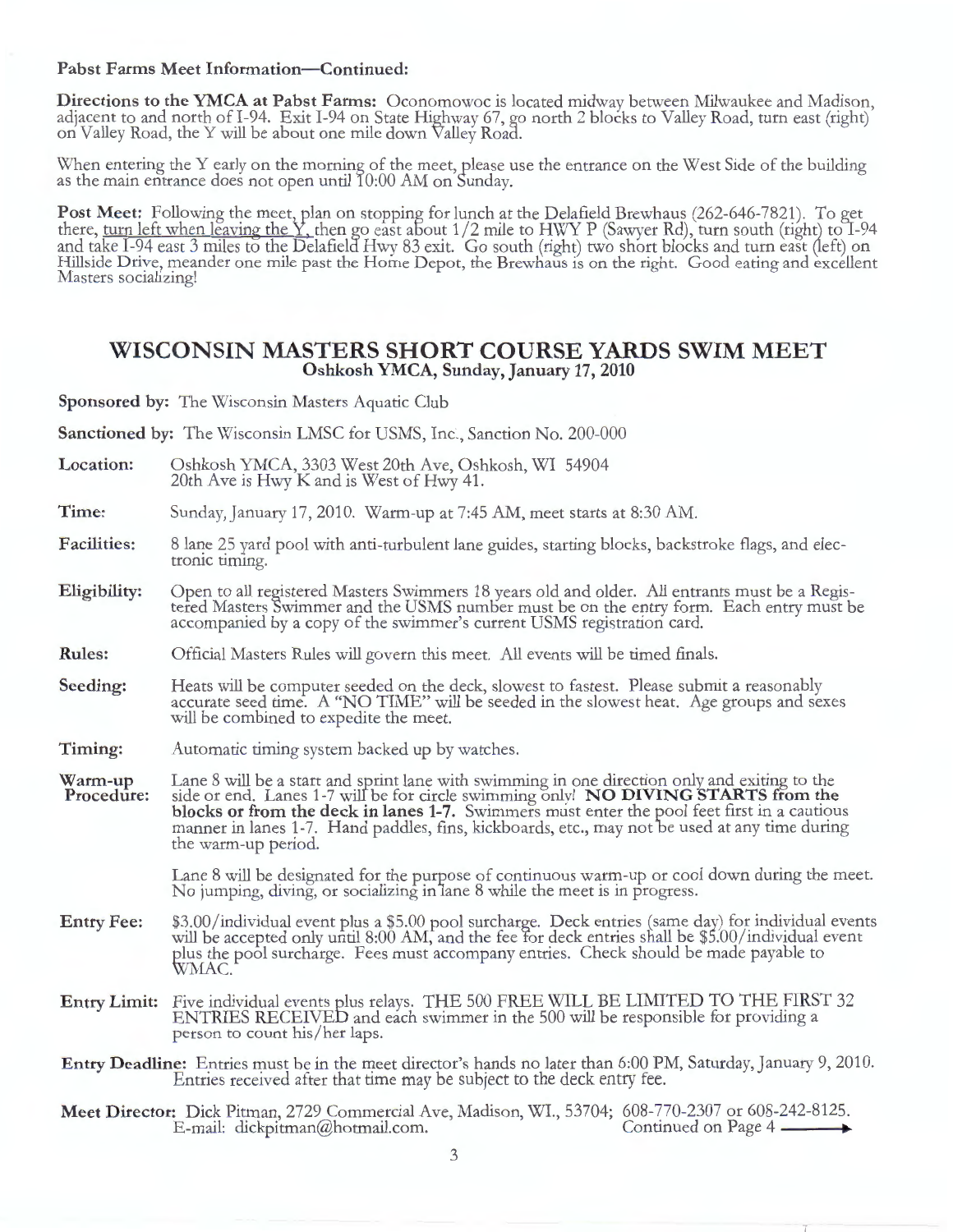#### **Oshkosh YMCA Meet Entry Information-Continued**

**Entry Form:** The official Universal Meet Entry Form must be used, one person per form. The LIABILITY RELEASE must be signed without any alterations.

**Awards:** Ribbons 1st through 3rd place.

#### **SCHEDULE OF EVENTS**

1. 400 Individual Medley 10. 50 Fly<br>
2. 200 Freestyle 11. 100 Backstroke<br>
3. 100 Breaststroke 12. 200 Free Relay\* 3. 100 Breaststroke 12. 200 Free Relay\* 4. 200 Backstroke 13. 200 Breaststroke 5. 100 Individual Medley 14. 50 Freestyle 6. 200 Medley Relay\* 15. 100 Fly 7. 50 Breaststroke 16. 50 Backstroke 8. 200 Medley Relay\*<br>
8. 200 Fly<br>
8. 200 Fly<br>
8. 200 Fly<br>
8. 200 Fly<br>
8. 200 Fly<br>
8. 200 Fly<br>
8. 200 Fly<br>
8. 200 Fly<br>
8. 200 Fly<br>
8. 200 Fly<br>
8. 200 Fly<br>
8. 200 Fly<br>
8. 200 Fly<br>
8. 200 Fly<br>
8. 200 Fly<br>
8. 500 Freestyle 9. 100 Freestyle 18. 500 Freestyle

\*Submit relay entries at meet. Relays may be all men, all women, or mixed (2 men, 20 women)

**Post Meet:** Plan on burgers, pizza, Tex-Mex, refreshments at the Red Robin in Oshkosh!

Directions to Pool From the North: Take 9th St. exit off Hwy 41. Turn right on 9th St., but proceed immediately to the left lane in order to turn left onto Washburn—the first stop light. Take Washburn to 20th Ave, turn right on 20th Ave and travel 1.5 miles. The YMCA will be on your lefi.

From the South: Take Hwy 44 exit off Hwy 41. Turn left and proceed over Hwy 41 to the second set of stop lights. Turn right onto **Washburn**. Take Washburn to the first set of lights, go left on 20th Ave 1.5 miles to YMCA on your left.

Oshkosh meet results will be posted on our website: **www.swim-wimasters.org.** 

\*\* \*\* \* \*\*\*\*\* \* \*\*\*\*\*\*\*\*\*\*\*\*\* \*\*\*\*\*\* \*\*\*\*\*\*\*\*\*\*\*\*\*\* \*\*\*\*\*\*\*\*\* \*\*\*\* \*\*

#### **WISCONSIN MASTERS SHORT COURSE YARDS SWIM MEET Sunday, February 14, 2010, Madison East YMCA**

**Sponsored by:** Madison Area Masters

**Sanctioned by:** The Wisconsin LMSC for USMS, Inc., Sanction No. 200-000

**Location:**  Madison East YMCA, 711 Cottage Grove Road, Madison, WI 53715.

**Time:**  Sunday, February 14, 2010. Warm-up at 7:00 AM, meet starts at 8:00 AM.

**Facilities:**  8 lane 25 yard pool with anti-turbulent lane guides, starting blocks, backstroke flags, and electronic timing.

- **Eligibility:**  Open to all registered Masters Swimmers 18 years old and older. All entrants must be a registered Masters Swimmer and the USMS number must be on the entry form. Each entry must be accompanied by a copy of the swimmer's current USMS registration card.
- **Rules:**  Official Masters Rules will govern this meet. All events will be timed finals.
- **Seeding:**  Heats will be computer seeded on the deck, slowest to fastest. Please submit a reasonably accurate seed time. A "NO TIME" will be seeded in the slowest heat. Age groups and sexes will be combined to expedite the meet.

**Timing:**  Automatic timing system backed up by watches.

**Warm -up Procedure:**  What used to be Lane 1 is a permanent "ramp" lane. With new blocks, Lane 7 will be a start and sprint lane with swimming in one direction only and exiting to the side or the end. Lanes 2-6 will be for circle swimming only. **NO DIVING STARTS from the blocks or from the deck in lanes 2-6.** Swimmers must enter the pool feet first in a cautious manner in lanes 2-6. Hand paddles, fins, kickboards, etc., may not be used at any time during the warm-up period.

> The "ramp" will be designated for the purpose of continuous warm-up or cool down during the meet. No jumping, diving, or socializing in the ramp lane that while the meet is in progress. 4 Continued on Page 5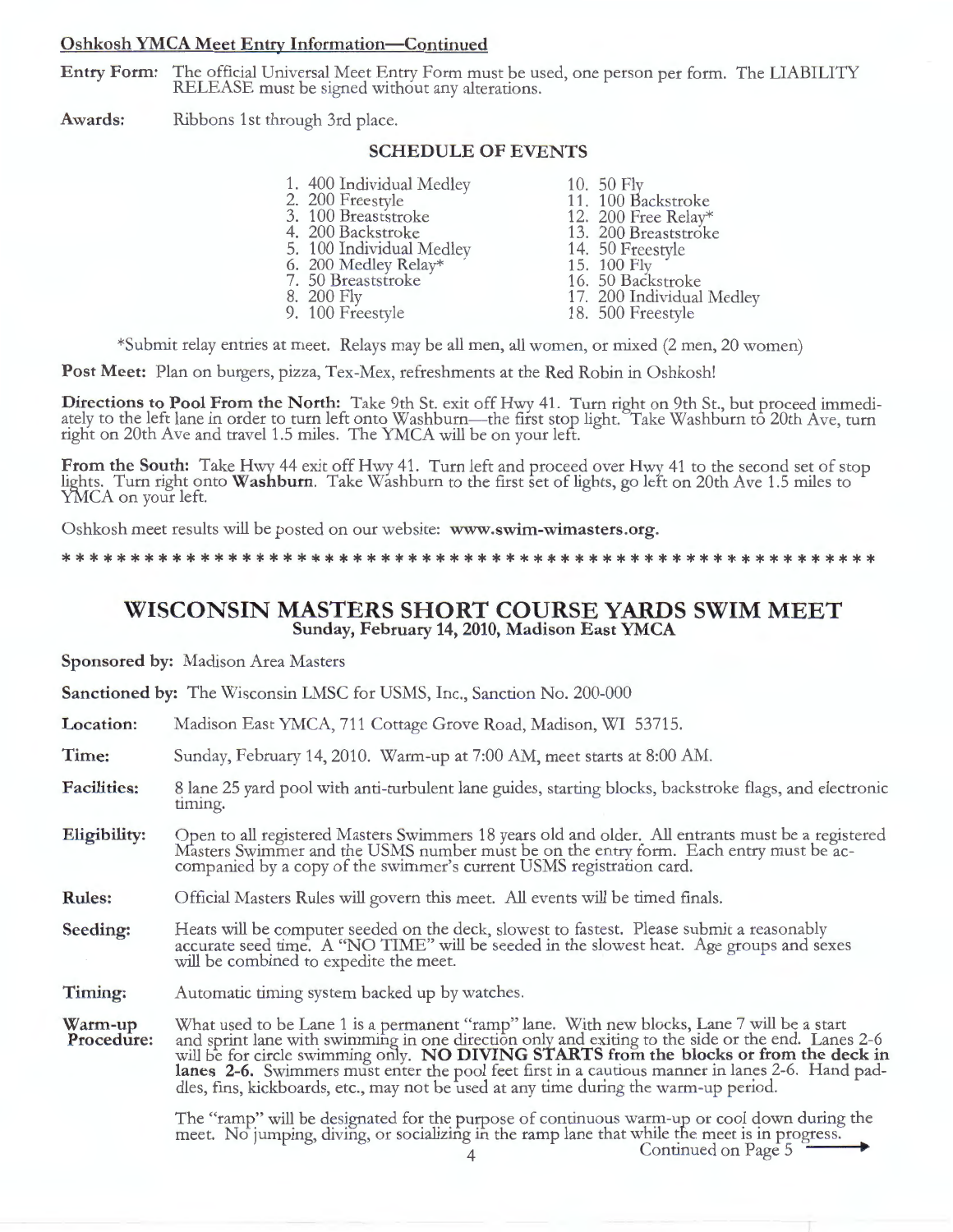#### **Madison East YMCA Meet Entry Information-Continued**

- **Entry Fee:** \$3.00/individual event plus a \$5.00 pool surcharge. Deck entries (same day) for individual events will be accepted only until 8:00 AM, and the fee for deck entries shall be \$5.00/individual event plus the pool surcharge. Fees must accompany entries. Check should be made payable to "Swim Club".
- **Entry Limit:** Five individual events plus relays. The 500 free will be limited to the first 32 entries received. Each swimmer in the 500 will be responsible for providing a person to count his/her laps.

**Entry Deadline:** Entries must be in the meet director's hands no later than 6:00 PM, Monday, February 8, 2010.

- **Meet Director:** Dick Pitman, 2729 Commercial Ave, Madison, WI., 53704; 608-770-2307 or 608-242-8564. E-mail: dickpitman@hotmail.com
- **Entry Form:** The official Universal Meet Entry Form must be used, one person per form. The LIABILITY RELEASE must be signed without any alterations.
- **Awards:** Ribbons 1st through 3rd place.

#### **SCHEDULE OF EVENTS**

- 1. 400 Individual Medley
- 2. 200 Freestyle
- 3. 100 Breaststroke
- 4. 200 Backstroke
- 5. 100 Individual Medley
- 6. 200 Medley Relay\*
- 7. 50 Breaststroke
- 8. 200 Fly 9. 100 Freestyle
- 10. 50 Fly
- 11. 100 Backstroke
- 12. 200 Free Relay\*
- 13. 200 Breaststroke
- 14. 50 Freestyle
- 15. 100 Fly
- 16. 50 Backstroke
- 17. 200 Individual Medley
- 18. 500 Freestyle

**Relays:** \*Submit relay entries at meet. Relays may be all men, all women, or mixed (2 men, 20 women).

Post Meet: Plan on burgers and refreshments@ Harmony Bar & Grill, 2201 Atwood Ave, Madison

**Directions to Pool From the North:** Take US 51 AKA "Stoughton Rd" south to Cottage Grove Rd (aka Hwy BB), turn left. You'll see the YMCA on your left.

**From the South:** Take US 51 aka Stoughton Rd north to Cottage Grove Rd (aka Hwy BB), turn right, go under bridge. You see the YMCA on the SE corner on your left.

Madison meet results will be posted on our website: **www.swim-wimasters.org** 

\*\*\* \*\*\*\*\*\*\*\*\*\* \*\*\*\*\*\*\*\*\*\*\*\*\*\*\*\*\*\*\*\*\*\*\*\*\*\*\*\*\*\*\*\* \*\*\*\*\*\*\*\*\*\*\*\*\*\*\*\*\*

# Maui Channel Swim Update

The following Wisconsin registered people participated in the Labor Day Maui Channel Swim—which was high-<br>lighted in our last newsletter. **Brad** lighted in our last newsletter. **Horner, D ave George, Kevin Yeager, Carl Johansson, Kitty Baer, Mary Kay Hall, Heather Hall, Mike Rubens, Teri Behrs, Art Luetke, Phil Hellmuth, Jenny Schienle, Reg Bruskewitz, Julie Van Cleave, Kevin Welton, Rich Lunch, Geoff Mykleby, and Kim Von During.** All but **Geoff** and **Kim** participated on a variety of Grumpy Old Badger teams.

Congratulations to all who participated in this challenging crossing under extremely difficult conditions this year!

### **U.S. Masters Swimming Statement on Swimsuits**

Rules Committee Chair, Kathy Casey, 10/11/09

The FINA Masters Committee has recommended that the FINA Bureau, meeting in mid-January, approve its recommendation that Masters swimmers be governed by the same swimsuit rules as the elite pool swimmers. If the Bureau approves the committee's recommendation, it is anticipated 1t would go into effect after the Bureau meeting. If this recommendation becomes policy with the FINA Bureau, USMS will implement it for our sanctioned swim meets.

For the time being and until FINA Bureau issues its policy for Masters, the June 1, 2009, ruling that allowed techni-cal suits in USMS swim meets is still in effect. If you choose to compete in a USA Swimming sanctioned meet, you must follow USA Swimming rules.

If you would like more information on purchasing technical suits, you may contact your swimsuit dealer or any of the following:

> blueseventy; blueseventy.com FINIS; finisinc.com Speedo; speedo.com TYR; tyr.com

5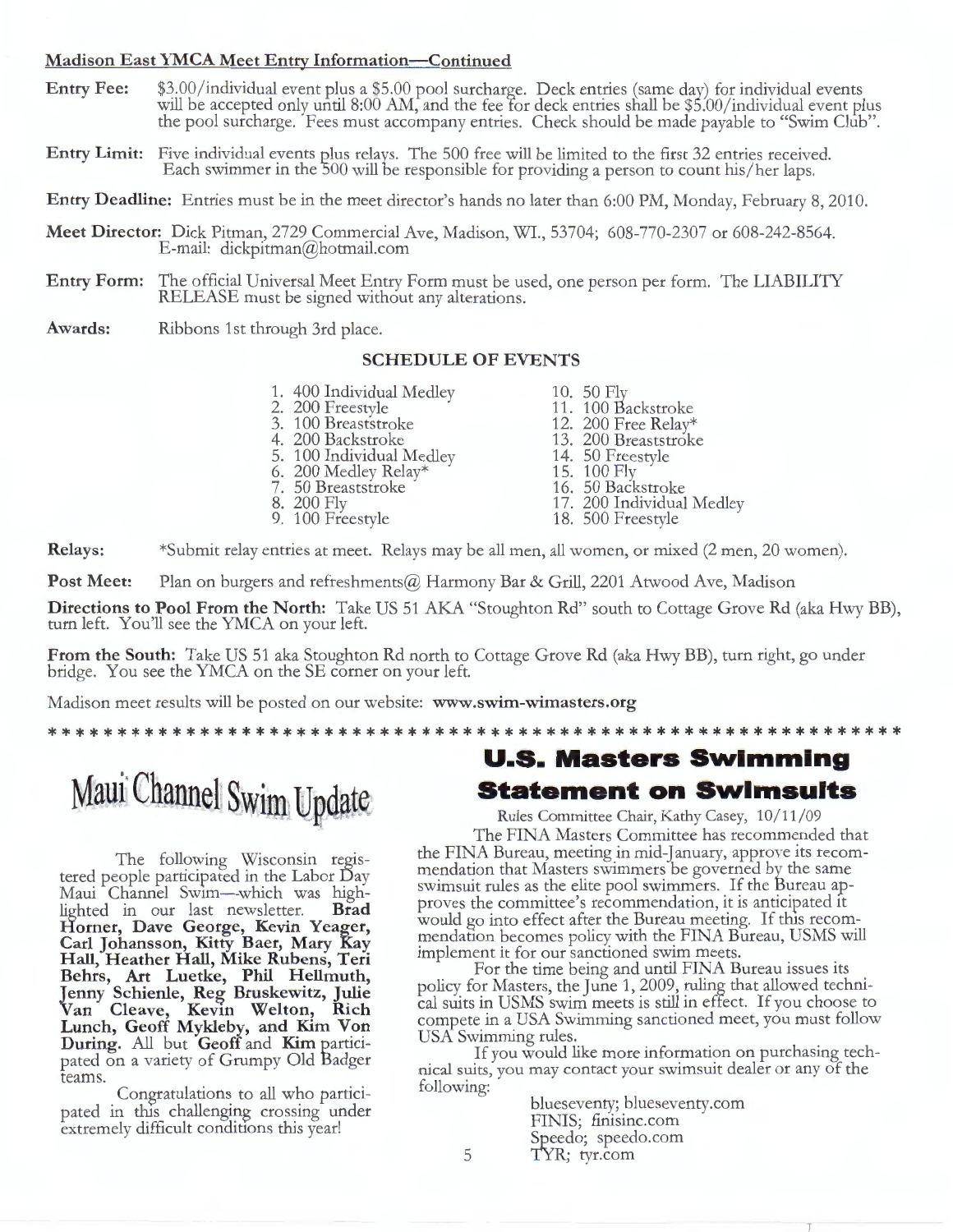## **WISCONSIN MASTERS SWIMMING UNIVERSAL MEET ENTRY FORM**

|             | Meet Date                                                                                                                                                                                   | UNIVERSAL MEET EN INITORM                                                                                                                                                                                                     |                          |                   |                                                                                                                                                                                                                                                                                                                                              |  |  |
|-------------|---------------------------------------------------------------------------------------------------------------------------------------------------------------------------------------------|-------------------------------------------------------------------------------------------------------------------------------------------------------------------------------------------------------------------------------|--------------------------|-------------------|----------------------------------------------------------------------------------------------------------------------------------------------------------------------------------------------------------------------------------------------------------------------------------------------------------------------------------------------|--|--|
|             |                                                                                                                                                                                             | Sec. 202.1.1 F (2) of the USMS rules<br>requires you to submit a copy of your                                                                                                                                                 |                          |                   |                                                                                                                                                                                                                                                                                                                                              |  |  |
|             | If a copy of your current registration card is in the box<br>to the right you do not have to complete the personal<br>information below, except for the phone number and<br>E-Mail address. |                                                                                                                                                                                                                               |                          | entry.            | current registration card with each meet<br>Please place your current membership card<br>here and make copies to be used when<br>entering swimming meets.                                                                                                                                                                                    |  |  |
|             |                                                                                                                                                                                             | NAME                                                                                                                                                                                                                          |                          |                   |                                                                                                                                                                                                                                                                                                                                              |  |  |
| <b>MALE</b> |                                                                                                                                                                                             |                                                                                                                                                                                                                               |                          |                   | Each meet may have different fees. Please                                                                                                                                                                                                                                                                                                    |  |  |
|             |                                                                                                                                                                                             | FEMALE USMS NO                                                                                                                                                                                                                |                          | information page. | be guided by the specifics on the meet                                                                                                                                                                                                                                                                                                       |  |  |
|             |                                                                                                                                                                                             | BIRTH DATE AGE                                                                                                                                                                                                                |                          |                   |                                                                                                                                                                                                                                                                                                                                              |  |  |
|             |                                                                                                                                                                                             | TEAM <b>TEAM</b>                                                                                                                                                                                                              |                          |                   |                                                                                                                                                                                                                                                                                                                                              |  |  |
|             |                                                                                                                                                                                             | HOME ADDRESS NATIONAL SERVICE SERVICE SERVICE SERVICE SERVICE SERVICE SERVICE SERVICE SERVICE SERVICE SERVICE SERVICE SERVICE SERVICE SERVICE SERVICE SERVICE SERVICE SERVICE SERVICE SERVICE SERVICE SERVICE SERVICE SERVICE |                          |                   |                                                                                                                                                                                                                                                                                                                                              |  |  |
|             |                                                                                                                                                                                             |                                                                                                                                                                                                                               |                          |                   | CITY STATE ZIP PHONE                                                                                                                                                                                                                                                                                                                         |  |  |
|             |                                                                                                                                                                                             | E-MAIL ADDRESS COMMUNICATION CONTINUES AND ALL CONTINUES OF THE CONTINUES OF THE CONTINUES OF THE CONTINUES OF                                                                                                                |                          |                   |                                                                                                                                                                                                                                                                                                                                              |  |  |
|             |                                                                                                                                                                                             | USMS Rules limit a swimmer to no more than five individual events per day.                                                                                                                                                    |                          |                   |                                                                                                                                                                                                                                                                                                                                              |  |  |
| EVT#        | <b>EVENT</b>                                                                                                                                                                                | <b>SEED TIME</b>                                                                                                                                                                                                              |                          |                   | EVT # EVENT SEED TIME<br>the contract of the contract of the contract of the contract of the contract of the contract of the contract of                                                                                                                                                                                                     |  |  |
|             |                                                                                                                                                                                             |                                                                                                                                                                                                                               |                          |                   | <u> De la Carlo de la Carlo de la Carlo de la Carlo de la Carlo de la Carlo de la Carlo de la Carlo de la Carlo de la Carlo de la Carlo de la Carlo de la Carlo de la Carlo de la Carlo de la Carlo de la Carlo de la Carlo de l</u>                                                                                                         |  |  |
|             |                                                                                                                                                                                             | FEES PER MEET INFORMATION PAGE:                                                                                                                                                                                               |                          |                   |                                                                                                                                                                                                                                                                                                                                              |  |  |
|             |                                                                                                                                                                                             | EVENTS $\omega$ \$ ea. + pool surcharge \$ = $\omega$ = \$                                                                                                                                                                    |                          |                   |                                                                                                                                                                                                                                                                                                                                              |  |  |
|             |                                                                                                                                                                                             |                                                                                                                                                                                                                               | <b>LIABILITY RELEASE</b> |                   |                                                                                                                                                                                                                                                                                                                                              |  |  |
|             |                                                                                                                                                                                             |                                                                                                                                                                                                                               |                          |                   | I, the undersigned participant, intending to be legally bound, hereby certify that I am physically fit and<br>have not been otherwise informed by a physician. I acknowledge that I am aware of all of the risks inherent in Masters Swimming (training and competition) including possible permanent disability or death, and agree to assu |  |  |

**MASTERS SWIMMING PROGRAM OR ANY ACTIVITIES INCIDENT THERETO,** I **HEREBY WAIVE ANY AND ALL RIGHTS TO CLAIMS FOR LOSS OR DAMAGES, INCLUDING ALL CLAIMS FOR LOSS OR DAMAGES CAUSED BY THE NEGLIGENCE, ACTIVE OR PASSIVE, OF THE FOLLOWING: UNITED STATES MASTERS SWIMMING, INC., THE LOCAL MASTERS SWIMMING COMMITTEES, THE CLUBS, HOST FACILITIES, MEET SPONSORS, MEET COMMITTEES, OR ANY INDIVIDUALS OFFICIATING AT THE MEETS OR SUPERVISING SUCH ACTIVITIES. In addition,** I **agree to abide by and be** governed by **the rules** of **USMS.** 

|                  | __ | $-$  |  |
|------------------|----|------|--|
| Signed           |    | Date |  |
| UMEF R2 10/03/03 |    |      |  |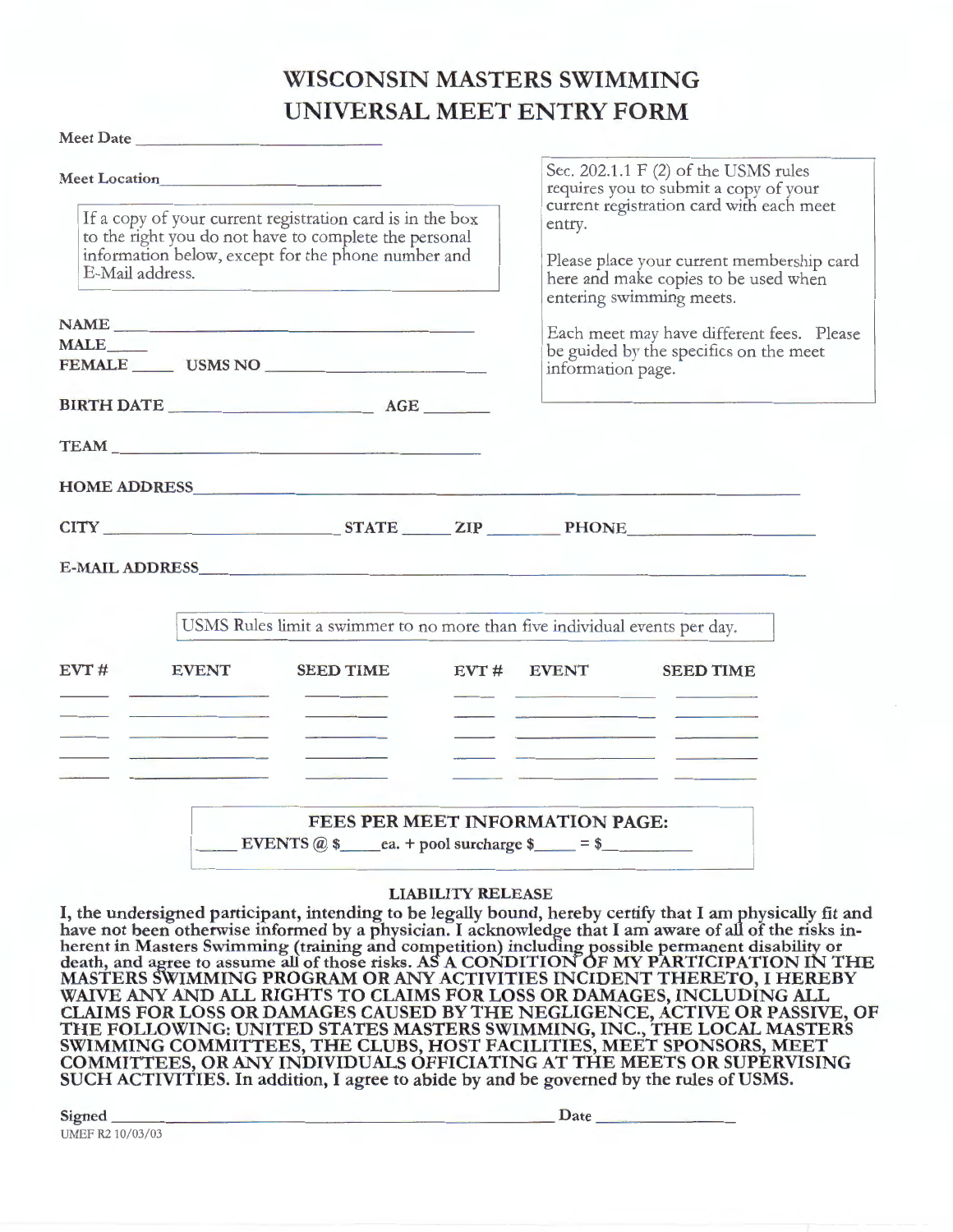# Samantha Simon Conquers The English Channel!

It was just a few years ago that 19 year old **Samantha Simon,** a basically inexperienced but dedicated high school swimmer, was doing her best to reach her goal of qualifying for the WIAA State Swimming Championships. During the summer she supplemented her pool swimming by doing some open water swimming and Tound out she loved it. So after a disappointing finaf year in high school Samantha's sister suggested she forget about high school and move on to bigger things. 'She suggested Samantha swim the English Channel!. Being a stubborn sort, Sam convinced her family tfiat she could do it.

The quest to conquer the channel began with Sam's first big competitive open water swim-the Tampa Bay Marathon (24 miles) m April of 2008. She finished in 4th place with a time of 8:59.17. Other open water events followed—the 25K National Championship in Nobles-<br>ville, IN, in 2008, the Big Shoulders 5 K, and then a qualifying swim in Santa Barbara, CA, in March 2009. The qualitying swim for the English Channel consists of swimming at least 6 hours in 60 degree or less water. Working through the Santa Barbara Channel Association the plan was to do one of their many channel crossings. Unfortunately the weather didn't cooperate so Sam decided to "just" swim the six hours and get the boat back safely. She swam for 6 hours in 57-58 degree water with the swim being documented by an observer. The next step was to contact the Channel Swim and Pilot Federation and find a pilot who had an opening on the tide of August 12-17, 2009. These pilots book up to three years in advance, so Sam and her family weren't too hopeful. But....voila! Someone was available! Sam had had a very successful swim season at College (University of St. Thomas in St. Paul, MN) in 2009 and was in a good place both physically and mentally. With positive momentum going they booked the pilot!

Once home from college Sam trained in the pool with her club team (South Central Swim Team in Janesville) in the mornings and in the afternoons would travel to Lake Michigan to acclimate to cold water. To get used to all kinds of conditions some swims were done at rught, some early in the morning before the sun cam up. The Lake Michigan training continued until the week

before Sam and her family were to leave for Dover (August 5). By then the Lake Michigan water temp had warmed up to nearly 70 degrees-too warm! So the training moved to Lake Superior near Duluth, MN, for 4 days and then over to Bayfield, WI, for 2 days. The waters of Lake Superior were clear, clean, and cold-48-50 degrees—and Sam would train for 2-3 hours. To check for hypothermia Sam's mom would have her do simple math prob-<br>Lems. One time, when Sam



couldn't subtract 9 from 17 she had to come out of the water

#### **Additions and Corrections to October**/November **Newsletter**

To those of you who receive the snail mail copy of our newsletter, please note the following corrections and additions! First, on page 7, "A Bit of Trivia", **Laren** and **H eather Tiltmann's** last name was misspelled-twice! Also, on page 6 in the small box recognizing our National Champions from the LCM Nationals, the **Mixed 200 Free Relay, 200-239,** composed of **Brad Horner, Cindy Maltry, Melinda Mann,** and **Kip Fulbeck** did not received their deserved recognition. Apologies to all are extended! The errors were caught while working to add color highlights to our e-mail version of the newsletter.

after just 20 minutes. Sam was worried that she would not be able to acclimate to the water because it still felt so cold. However, once she got to Bayfield where the water was 62 degrees she said it felt like bath water and she was able to swim for an hour straight twice a day. Once she arrived in Dover she trained in the Harbor and off Shakespeare Beach twice a day to stay acclimated.

There is quite a system for swimming the channel. The pilots book 4 swimmers in each tide. When the conditions are right they offer the swimmer in first position a chance to swim. If they turn it down it is offered to the next, etc. Sam was the 3rd swimmer on her tide. Most swimmers know that if they turn down their chance they may not get another one because the weather is so fickle. Sam's tide started on August 12. The first two swimmers went, and then the wind picked up. With only two days left on her tide she was finally offered a swim. On Aug 17 at 7:27 AM Sam took off from Shakespeare Beach.

The first half was pretty calm for the channel. She was halfway done at about the 4 1/2 hour mark and the pilot joked that they would be home for a steak dinner. Unfortunately, mother nature did not have much of a sense of humor that day because the wind whipped up and made it quite rough for the rest of the swim. There were  $\int$  1/2 to 2 meter waves and force 4 & 5 winds on the Beaufort Scale. At Force 6 the US issues small craft advisories, Force 7 near gale conditions! Sam's parents were both in the boat doing her feedings. At times they felt like tne boat was on its side more than it was upright. Things got so turbulent that one time the boat tipped and Sam had to swim under the boat and come out in front of it! But none of this seemed to phase Sam.

To check for hypothermia a plan was devised to have Sam yell out quotes after every feed to let her escorts know she was alright. So after every feed Sam would yell out a silly quote from some movie, giggle, put her down again and swim. The observer and 2 pilots all commented on what a strong swimmer she was because the conditions were quite rough! (Cont on page 8) ---